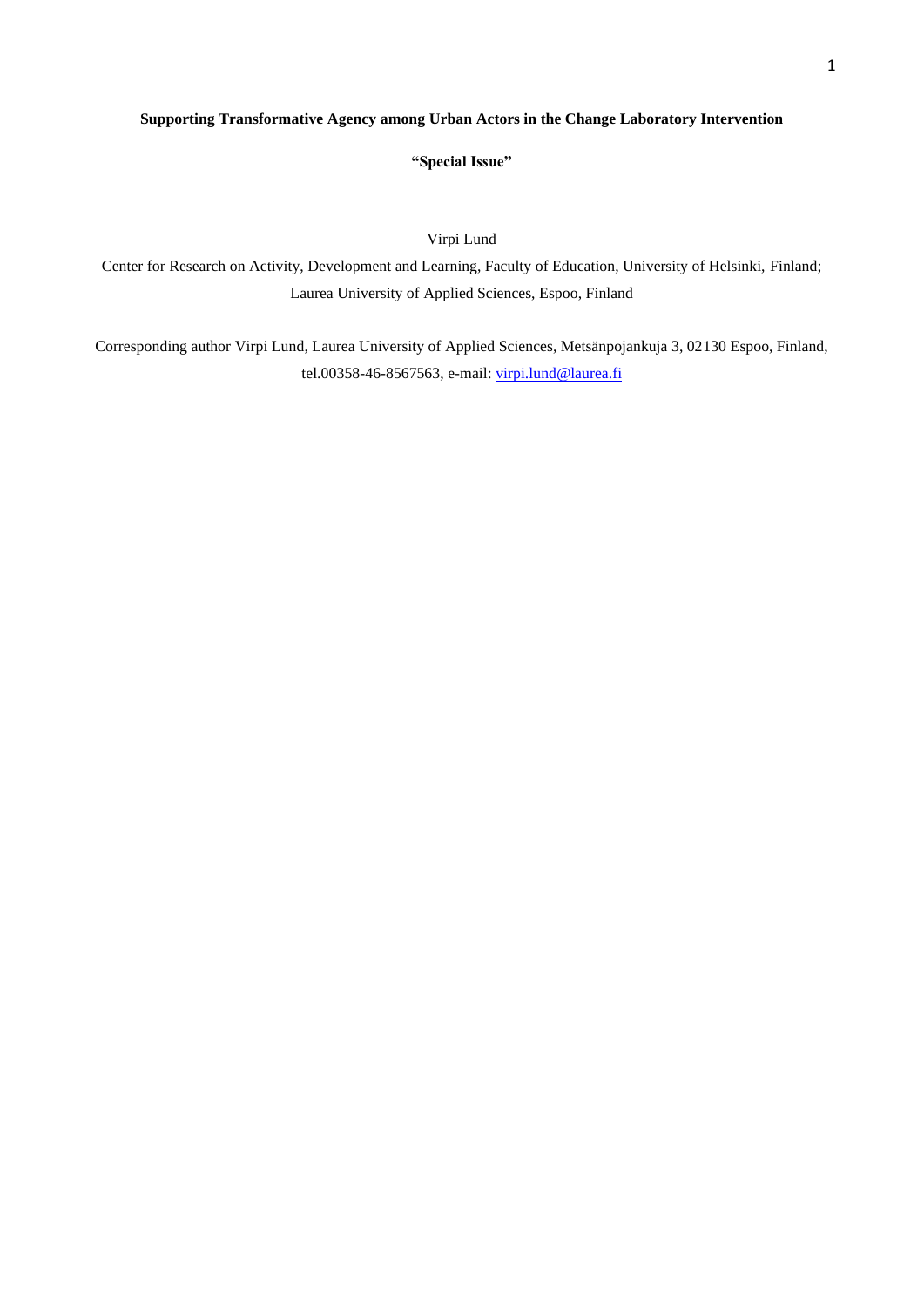### **Abstract**

This paper contributes to the study of residents' and civil servants' transformative agency in urban development with the aid of the framework of cultural-historical activity theory. The aim is to investigate the emergence of transformative agency in five workshops, based on the method of Change Laboratory®, in the city of Espoo, Finland. The formative intervention focused on exploring the collaboration of residents and actors in urban development. The workshop discussions were analysed with the help of manifestations of tensions in neighbourhood development connected to the expression of the types of transformative agency and elements of the human activity system. This enabled the identification of the topics of the discussions and the development of transformative agency through envisioning the developmental potential of the activity and taking action to transform it. The findings call attention to creating the tools and means to facilitate the participation and building the transformative agency through time.

**Keywords**: activity theory, change laboratory, collaboration, transformative agency, urban development

Page count: 12

Word count: 6181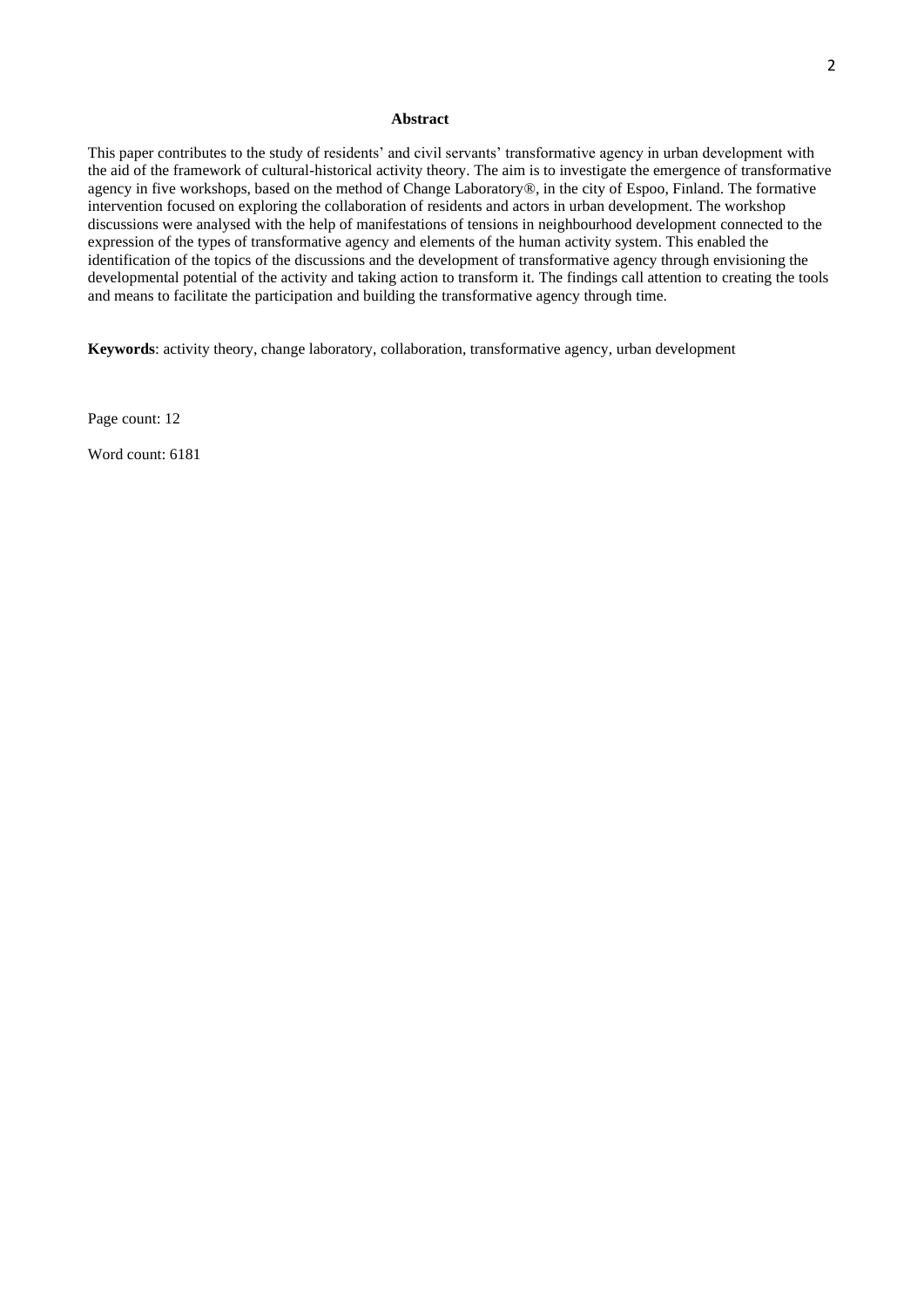### **1. Introduction**

Transformative agency and the method of Change Laboratory® have been widely applied in studies on learning and change in work organizations but not explicitly in urban development. Transformative agency means "breaking away from the given frame of action and taking the initiative to transform it" (Virkkunen, 2006, p. 49). It is a capacity to form and implement intensions that go beyond the accepted routines and given conditions of an activity and transform them (Engeström & Sannino, 2013). Transformative agency emerges when people are confronted with concrete problematic situations, and it is analysed through the manifestations of the expressions of transformative agency (Engeström, 2011; Haapasaari, Engeström, & Kerosuo, 2016; Sannino, 2008; Vänninen, Pereira-Querol, & Engeström, 2015). The method of Change Laboratory is a formative intervention that generates transformative agency (Engeström, 2007; 2015; Virkkunen & Newnham, 2013) through identifying and solving the contradictions embedded in the elements of the activity system.

The study builds on the setting of heterogeneous civil society and hierarchical cross-sectorial municipal administration in multi-actor urban development. The focus is on analysing the collaboration of residents and civil servants and the emergence of their transformative agency with the aid of the framework of cultural-historical activity theory (CHAT) (Vygotsky, 1978; Leont'ev, 1978). CHAT is a theory that operationalizes conceptual tools for data analysis to reveal the structural elements and motives behind the activities and their change over time. The manifestations of transformative agency occur in interaction with other people by taking the initiative to change practices by examining problems and envisioning new possibilities for the problems identified (see Haapasaari et al., 2016). The study contributes to enhancing the active role of residents and urban communities (Arnstein, 1969; Forester, 1982; Healey, 1992; see also Karaminejad, 2021) in the concrete collective processes of learning and development of transformative agency in response to the criticism of the effects of collaborative and participatory governance and practices (see Sanderock, 2018; Steen, Brandsen, & Verschuere, 2018).

This study is a part of a three-year participatory action research project called "Caring and Sharing Networks", aimed at increasing residents' participation and enhancing efficient means for residents' and stakeholders' collaboration in urban development in the city of Espoo, Finland. The focus area is a part of the municipal district called Espoo Centre, with about 17,000 inhabitants. The lack of systematic stakeholder collaboration and residents' low engagement in development endeavours are challenges in the area. However, there is a strong will among stakeholders to enhance residents' participation and agency (Lund & Juujärvi, 2018) and to exploit their resources in the neighbourhood development to act collectively for change in the area (Lund & Kerosuo, 2019). The intervention in this study is motivated by the will of the civil society to participate in the decision-making processes and the administrative need to enhance collaboration between residents and civil servants in the city. A formative intervention was needed to tackle the existing challenges between the residents' the public sector's needs and as a start of the development of their transformative agency. The research question is: how does transformative agency emerge in the Change Laboratory intervention?

The paper is organized as follows. First the theoretical framework and the methodology of the study are presented. The findings are reported in terms of the emergence of expressions of transformative agency and the discussion topics of the transformative agency. Finally, the findings are discussed and the conclusions are presented.

## **2. The Activity-Theoretical Framework of the Study**

The theoretical framework of the study is based on CHAT, which provides a methodology to study transformative agency. The main concepts relevant to this study are transformative agency, the method of Change Laboratory, and activity system, which is presented as an analytical tool in chapter 3.3.

Transformative agency operationalizes people's actions when they express and transform the object of their activity and build the ground for their collective action. The development of transformative agency enables people to achieve a joint activity and become masters of their actions by collectively explicating and envisioning new possibilities toward a joint object (Engeström, Sannino, & Virkkunen, 2014). The emergence of transformative agency requires the process of expansive learning, which supports the qualitative transformations of collective human activity (Engeström, 2015; 2016). The principle of double stimulation is essential for building agency and intentionally affecting behaviour (Engeström, 2009; Sannino, 2015). It can be described as a conflict of motives, where a demanding problematic situation itself (first stimulus) starts the unveiling process of the contradiction. A mediating second stimulus (artefact) re-organizes and solves the contradiction in a goal-oriented way (Sannino 2015). Transformative agency emerges in a situation that allows people to analyse, envision and redesign their activity collaboratively with the help of mediating tools (Haapasaari et al., 2016).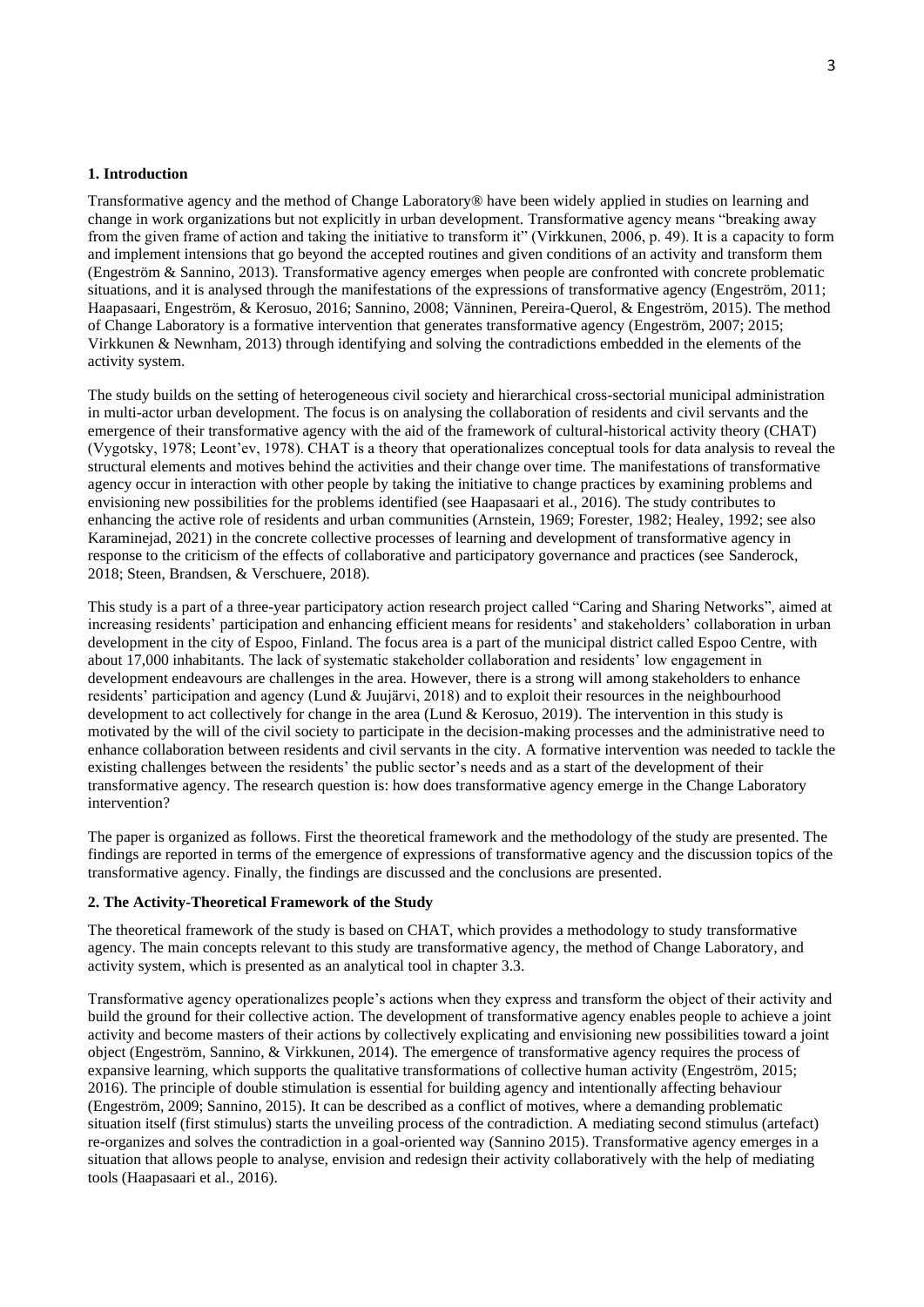The method of Change Laboratory forms a comprehensive conceptual framework and effective tool for analysing and solving multidimensional problems collectively. As a formative intervention, it provides a place for participants' intensive collaboration on the developmental challenges of the activity, and for the dialectical relationship between individually manifested needs and the collectively elaborated joint object of the activity. It transforms the activity and builds up the participants' motivation based on a new understanding of the activity and a new perspective of its future development (Virkkunen & Newnham, 2013). A setting of the Change Laboratory consists of a set of surfaces divided horizontally into three columns and vertically into three rows for presenting, reflecting, modelling and processing ideas temporally with intermediate cognitive tools. The participants are positioned as a group facing the surfaces, with the research tools such as videos, cameras, computers next to them and assistants and researcher-interventionists alongside (Engeström, Virkkunen, Helle, Pihlaja, & Poikela, 1996). In Figure 1, the instruments of the Change Laboratory space are presented.



Figure 1. Layout of the Change Laboratory (adopted from Engeström, 2007).

# **3. Methodology**

## **3.1. Context of the Study**

Espoo is the second-largest city in Finland, with almost 300,000 inhabitants. The focus area, Espoo Centre, is characterized by different historical layers in terms of construction, concentration of social housing, and waves of immigration from the 1970s onwards. In terms of socioeconomic indicators, it represents the most disadvantaged area in the city. The proportion of unemployed and uneducated people, single-parent and large families, and people on social welfare is high (City of Espoo, 2013; Hirvonen, 2011; Lehtinen, 2016). The area has a lively network of community associations that are mostly non-governmental organizations. They help to prevent social exclusion by providing participatory activities, community building, and wellbeing for residents. Local associations of mental health, migrant integration, home economics, and a great number of volunteers contribute to the community by helping people stay in charge of their own lives. They support participatory approaches that recognize the place-based local knowledge and expertise of residents.

The aims of the recent urban planning and development projects have been to promote the wellbeing of residents and to improve the communication between residents and public administration. The urban planning has been triggered by a need for more participatory tools to engage residents to influence their neighborhood issues. In line with the democratic principles of inclusiveness, citizens in Finland have a right to a say and local councils must ensure the diverse and effective opportunities for their participation in local government (Local Government Act, 2015). These include opportunities to participate in planning the municipality's finances, co-develop municipal services, and propose initiatives, as well as to traditional public discussions and hearings.

# **3.2. Workshop Process and Participants**

The process of workshops was organized according the method of Change Laboratory to explore the systemic structure of the activities in the city and to achieve a holistic perspective for the long-term development of the activities (Virkkunen & Newnham, 2013). The objective of the intervention was to facilitate the mapping of the future developmental needs of the neighbourhood and the collaboration of cross-sectorial municipality and civil society. Five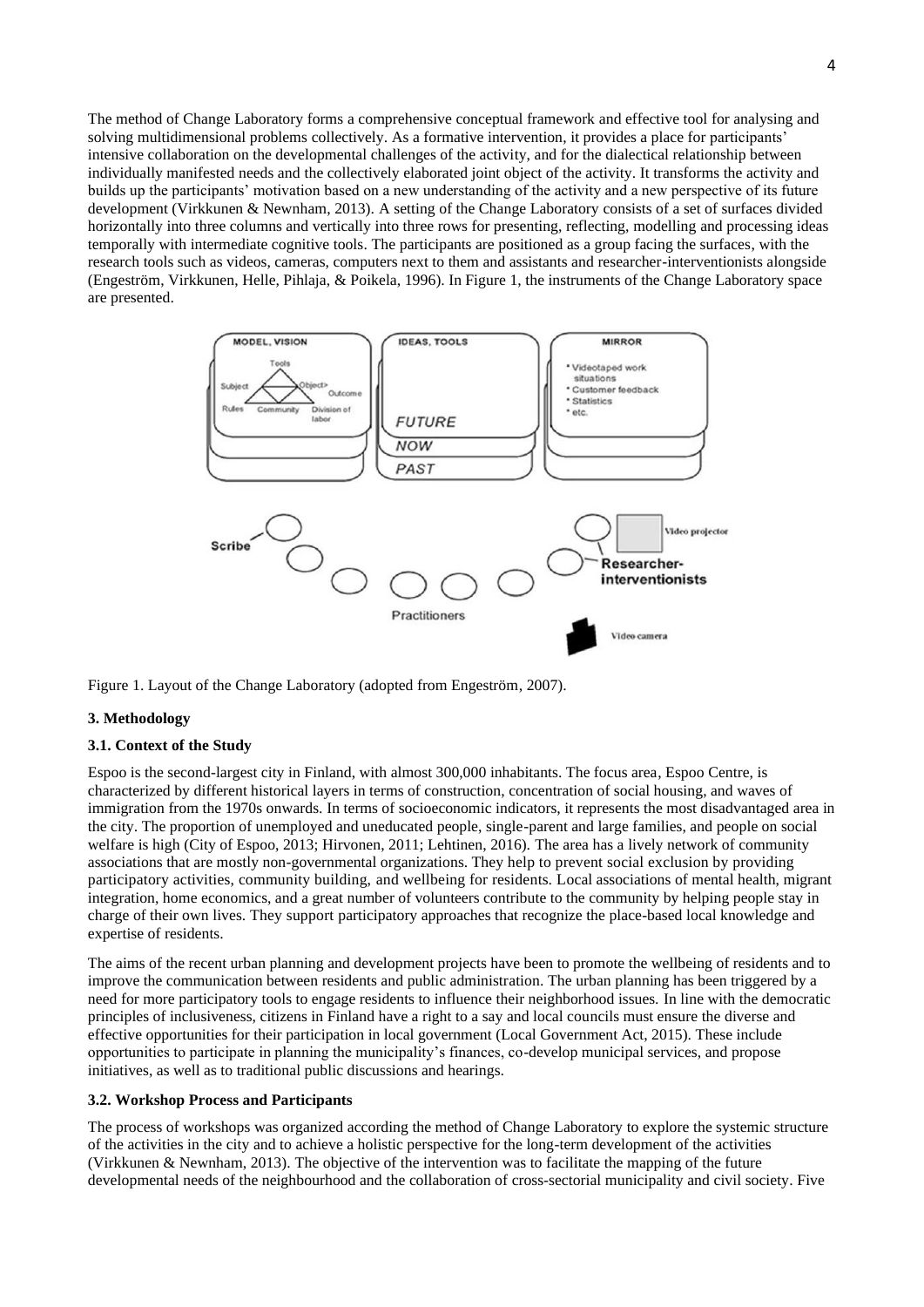successive workshops, with 49 participants, took place in Spring 2015 with an experimental implementation period of two months between the fourth and fifth workshop. Participants in workshops consisted of residents and members of residents' associations (18), representatives of non-governmental associations, local parishes, shopping malls and entrepreneurs (16), managers of regeneration projects, city planners, civil servants and experts in the city administration (10), and representatives of universities, research institutions, local schools and students (10). The ethnographic data produced by the residents during the earlier phases of the research project were utilized at the beginning of the preparation of the workshop process with researchers and cross-sectorial civil servants. Table 1 describes the workshop process with their respective purposes, contents, and number of participants.

#### Table 1

### The process of the workshops.

| 1. Workshop,                                                                                                                                                                     | 2. Workshop,                                                                                                                                                                                                                                                                                | 3. Workshop,                                                                                                                                        | 4. Workshop,                                                                                                                                                                                                                                                                           | 5. Workshop,                                                                                                                              |
|----------------------------------------------------------------------------------------------------------------------------------------------------------------------------------|---------------------------------------------------------------------------------------------------------------------------------------------------------------------------------------------------------------------------------------------------------------------------------------------|-----------------------------------------------------------------------------------------------------------------------------------------------------|----------------------------------------------------------------------------------------------------------------------------------------------------------------------------------------------------------------------------------------------------------------------------------------|-------------------------------------------------------------------------------------------------------------------------------------------|
| 34 participants                                                                                                                                                                  | 31 participants                                                                                                                                                                                                                                                                             | 38 participants                                                                                                                                     | 29 participants                                                                                                                                                                                                                                                                        | 26 participants                                                                                                                           |
| Introducing the<br>process of the<br>workshops and the<br>participants,<br>exploring the<br>collective ways of<br>working, naming<br>the current issues in<br>the neighbourhood. | Presenting the concepts<br>and tools of Change<br>Laboratory method and<br>the mirror data (first)<br>stimulus), analysing the<br>past disturbances, present<br>challenges, and future<br>scenarios of the<br>neighbourhood with the<br>help of activity system<br>model (second stimulus). | Explicating and<br>envisioning the<br>development of the<br>neighbourhood,<br>selecting the<br>preliminary proposals<br>for further<br>elaboration. | Modelling the new forms of<br>activity, planning the<br>implementation actions for<br>the experimentation period<br>with the help of the<br>checklist of the practical<br>details, aims, subjects,<br>timetable, follow-up tool,<br>result measurement tool,<br>activity system model. | Presenting and<br>evaluating the<br>experiments,<br>defining the future<br>developmental<br>steps and agreeing<br>upon the follow-<br>up. |
|                                                                                                                                                                                  |                                                                                                                                                                                                                                                                                             |                                                                                                                                                     |                                                                                                                                                                                                                                                                                        |                                                                                                                                           |

According to the principle of double stimulation, the aim of the ethnographic mirror data as the first stimulus was to identify the problems in the neighbourhood and stimulate the collective analysis. The mirror data was comprised of the models of the future community centre (from civil servants' and residents' recent interviews), a resident's experience of influencing the construction of the local school (from a resident's recent interview), the renewal of the rental agreement of an art gallery (from a tension-laden article in a local newspaper), and a resident's experience of the safety walk in the neighbourhood (from a resident's recent interview). The model of human activity system and disturbance matrix were used as mediating conceptual tools (second stimulus) to facilitate the problem-solving stimulated by mirror data. Some additional tools were used to organize the groups and their collaboration.

#### **3.3. Data and the Methods of the Study**

In this study, the process of the emergence of the transformative agency was followed by identifying the types of expressions of transformative agency and the elements of the model of the activity system related to speaking topics. This triggered the participants to follow the process of the transformation of the joint object and the other elements of the activity system related to the contradictions in the development of the neighbourhood (Engeström & Sannino, 2010). A stepwise analysis of the discursive manifestations of the inner contradictions embedded in the elements of the model of activity system and expansive learning actions is reported elsewhere.

The data consists of group discussions from five video- and audio-recorded workshop sessions yielding 22 hours of recordings and 314 transcribed text pages in 8pt Verdana, single spacing, right and left margins 2 cm, top and bottom margins 2,5 cm. The development of the empirical analysis started with the author listening to the recordings several times and reading the transcribed data. The data were conducted carefully. As analytical tools, a speaking turn, a topic, and a topical episode were used in different phases of the analysis.

As the first step, the discourse data were divided into agentive and non-agentive speaking turns by roughly identifying the types of expressions of transformative agency and their emergence. Sometimes a speaking turn contained more than one type. The agentive speaking turns were analysed into actions by categorizing them according to the six types of expressions of transformative agency: resisting, criticizing, explicating, envisioning, committing to actions and reporting to have taken actions (Engeström, 2011; Haapasaari et al., 2016; Sannino, 2008; Vänninen et al., 2015), which are presented in Table 2 with examples of the manifestations.

### Table 2

The six types of expressions of transformative agency with their excerpts.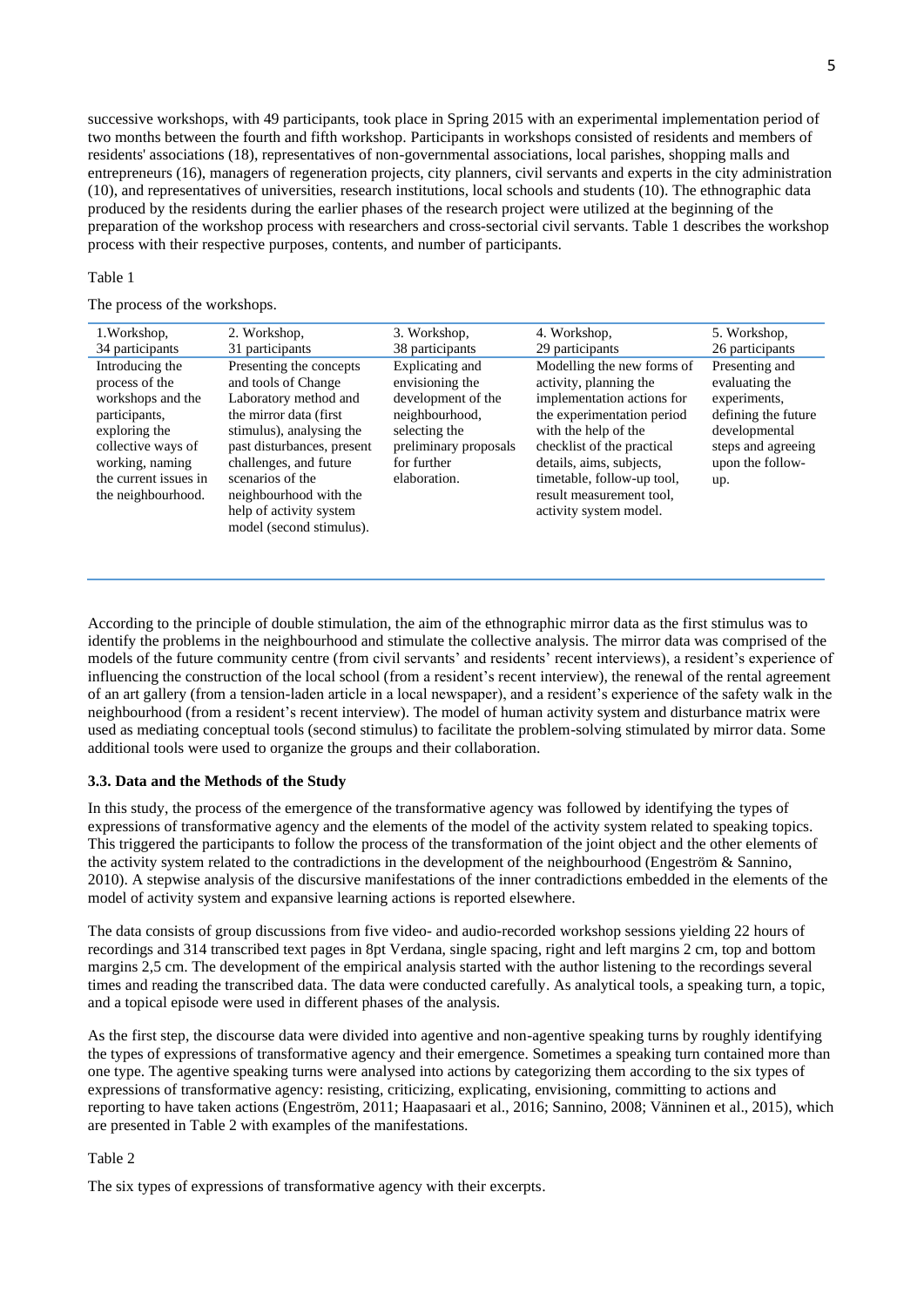| Type of<br>expression    | Description                                                                                                                                                                         | Excerpt                                                                                                                                                                                        |
|--------------------------|-------------------------------------------------------------------------------------------------------------------------------------------------------------------------------------|------------------------------------------------------------------------------------------------------------------------------------------------------------------------------------------------|
| Resisting                | Resisting the interventionist, management or<br>change, questioning, opposition, or rejection                                                                                       |                                                                                                                                                                                                |
| Criticizing              | Criticizing the current activity or organization                                                                                                                                    | "What goes wrong in the public way of<br>operating?"                                                                                                                                           |
| Explicating              | Explicating new possibilities or potentials in the<br>activity, relating to past positive experiences,<br>characterizing the problematic object as a source<br>of new possibilities | "The atmosphere in the development group is<br>positive. The discussions with cross-sectorial<br>civil servants concern practical concrete issues.<br>Everyone is engaged with the decisions." |
| Envisioning              | Envisioning new patterns or models from partial<br>preliminary suggestions for the presentation and<br>examination of comprehensive models for the<br>future                        | "It is utmost important that all the community"<br>associations will be invited to the next planning<br>sessions."                                                                             |
| Committing to<br>actions | Committing the concrete actions aimed at<br>changing the activity with commissive speech<br>acts                                                                                    | "I have promised to take the main<br>responsibility. I will write the proposal on the<br>form and send it."                                                                                    |
| Taking<br>actions        | Taking consequential actions to change the<br>activity                                                                                                                              | "I have advertised the event in webpages."                                                                                                                                                     |

As the second step, the topical contents of the discussions were explored in each session by classifying them according to the six elements of the activity system, namely subject, object, tools, rules, community and division of labour (Engeström, 2015), which are presented in Figure 2. In this vein, the results were kept in a coherent and understandable form by highlighting the topical contents. During the analysis, an extra topic had to be nominated, namely 'participation', meaning that someone just explicates that she/he is interested in participating and being present during the implementation of the experiment without doing anything. The following of the tensions between the official manifestations of the future visions of neighbourhood and the needs of the residents shed light on the agency building of the participants during the workshop process.

| Subject - individual or subgroup (perspective of the analysis)                                                                  |  |
|---------------------------------------------------------------------------------------------------------------------------------|--|
| Instruments - tools and signs                                                                                                   |  |
| Object - raw material, problem space                                                                                            |  |
| Rules - explicit and implicit regulations, norms, conventions, standards                                                        |  |
| Community - individuals and subgroups sharing the same object                                                                   |  |
| Division on labor - horizontal division of tasks, vertical division of power<br>and status between the members of the community |  |

Figure 2. The six elements of an activity system (according to Engeström, 2015).

## **4. Results**

The research question "how does transformative agency emerge in the Change Laboratory intervention" required the identification of the expressions of transformative agency in the speaking turns over the course of the workshop process. The emergence and evolution of the types of the expressions of transformative agency is followed in the sections below.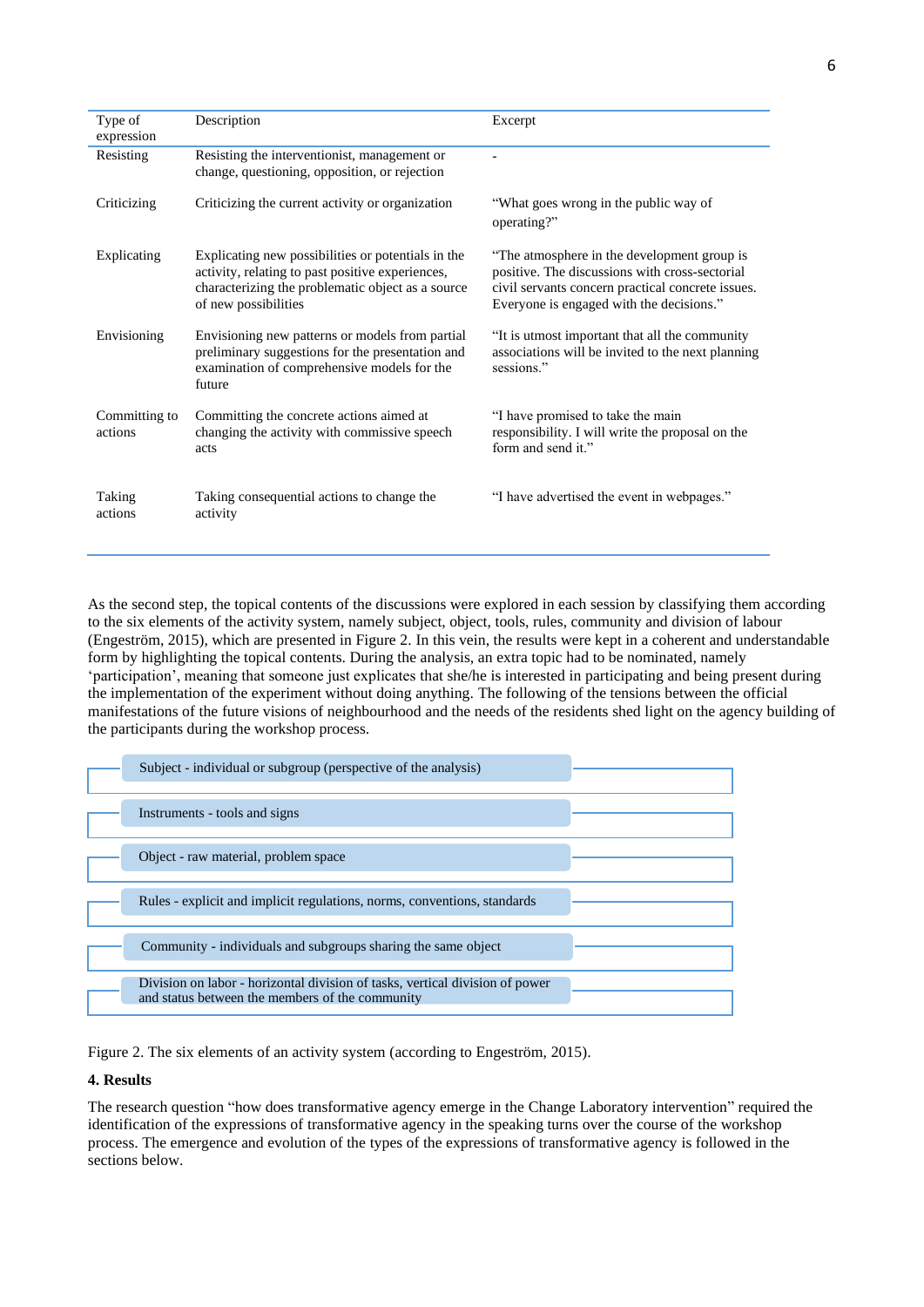# **4.1. The Emergence of the Types of the Expressions of Transformative Agency**

Altogether, the transcribed data contained a total of 8556 speaking turns with 862 agentive speaking turns containing expressions of transformative agency and 7694 non-agentive speaking turns. The non-agentive speaking turns were expressions of chatting together off-topic, negotiating how to draw figures or to locate information in the models, matrix or flip chart, and memorizing events in the area, names or addresses of the contact persons. A rather large number of non-agentive speaking turns (7694) may be due to the reason that the gatherings of residents were rare and thus included a lot of other social communication that originated from voluntary work and leisure activities. It may also indicate that the networks which seldom meet need to warm up their relations, and it is difficult to focus their talk directly on complex urban issues connected to different levels. Table 3 presents the frequencies of the types of the expressions of transformative agency in workshops.

## Table 3

| Work<br>shop        | Resisting        | Criticizing | Explicating | Envisioning | Committing       | Taking<br>actions | Non-agentive<br>turns | Agentive<br>turns | Total<br>turns |
|---------------------|------------------|-------------|-------------|-------------|------------------|-------------------|-----------------------|-------------------|----------------|
| $\mathbf{1}$        | $\mathbf{0}$     | 45          | 82          | 64          | $\boldsymbol{0}$ | $\mathbf{1}$      | 884                   | 192               | 1076           |
| $\overline{2}$      | $\boldsymbol{0}$ | 154         | 74          | 39          | $\boldsymbol{0}$ | $\mathbf{1}$      | 2554                  | 268               | 2822           |
| $\mathfrak{Z}$      | $\mathbf{0}$     | 21          | 46          | 47          | 3                | $\mathbf{0}$      | 1160                  | 117               | 1277           |
| $\overline{4}$      | $\boldsymbol{0}$ | 5           | 5           | 58          | 96               | 2                 | 2223                  | 166               | 2389           |
| 5                   | $\boldsymbol{0}$ | 15          | 33          | 28          | 15               | 28                | 873                   | 119               | 992            |
| Total               | $\boldsymbol{0}$ | 240         | 240         | 236         | 114              | 32                | 7694                  | 862               | 8556           |
| % of all turns      | $\boldsymbol{0}$ | 2,8         | 2,8         | 2,7         | 1,3              | 0,3               |                       | 9,9               |                |
| % of agentive turns | $\boldsymbol{0}$ | 27,8        | 27,8        | 27,4        | 13,2             | 3,7               |                       | 100               |                |

Expressions of the types of transformative agency and their frequency in five workshops.

There were in total 862 expressions of transformative agency in the course of the workshop process. The most frequent types of expressions of transformative agency were criticizing and explicating the new possibilities or potentials in the activity, which were both manifested 240 times. The expression of envisioning new patterns or models for the activity and organization was manifested a little less, altogether 236 times. The number of the expressions of committing to concrete actions to change the activity yielded 114 turns, and there were 32 expressions of reporting having taken the consequential actions to change the activity. The absence of the expressions of resisting may be due to both the civil servants and residents being ready for collaboration: they had been waiting for a chance to change the prevailing situation. The previous context-mapping interviews and residents' workshops in the research project in the mentioned area may have paved the way for the current will for the transformation process (Lund & Juujärvi, 2018; Lund & Kerosuo, 2019).

The evolution of the types of expressions of transformative agency in the workshop process is described in Figure 3. It shows two peaks in the frequency of agentive expressions, namely criticizing and committing to actions. Criticizing has its highest frequency (154) in the second workshop, which was expected since the second workshop revealed the challenges and problems in the development of the neighbourhood's past, present and future. The presentation of the mirror data in the second workshop launched multiple opinions and perspectives, achieving the highest number (268) of agentive speaking turns. It may be said that the matching mirror data launched the issues which need improving and exhibit tensions. Committing to actions reached its highest point (96) in the fourth workshop, the purpose and content of which was to inspire the participants to plan their own experimental implementations together with their group. This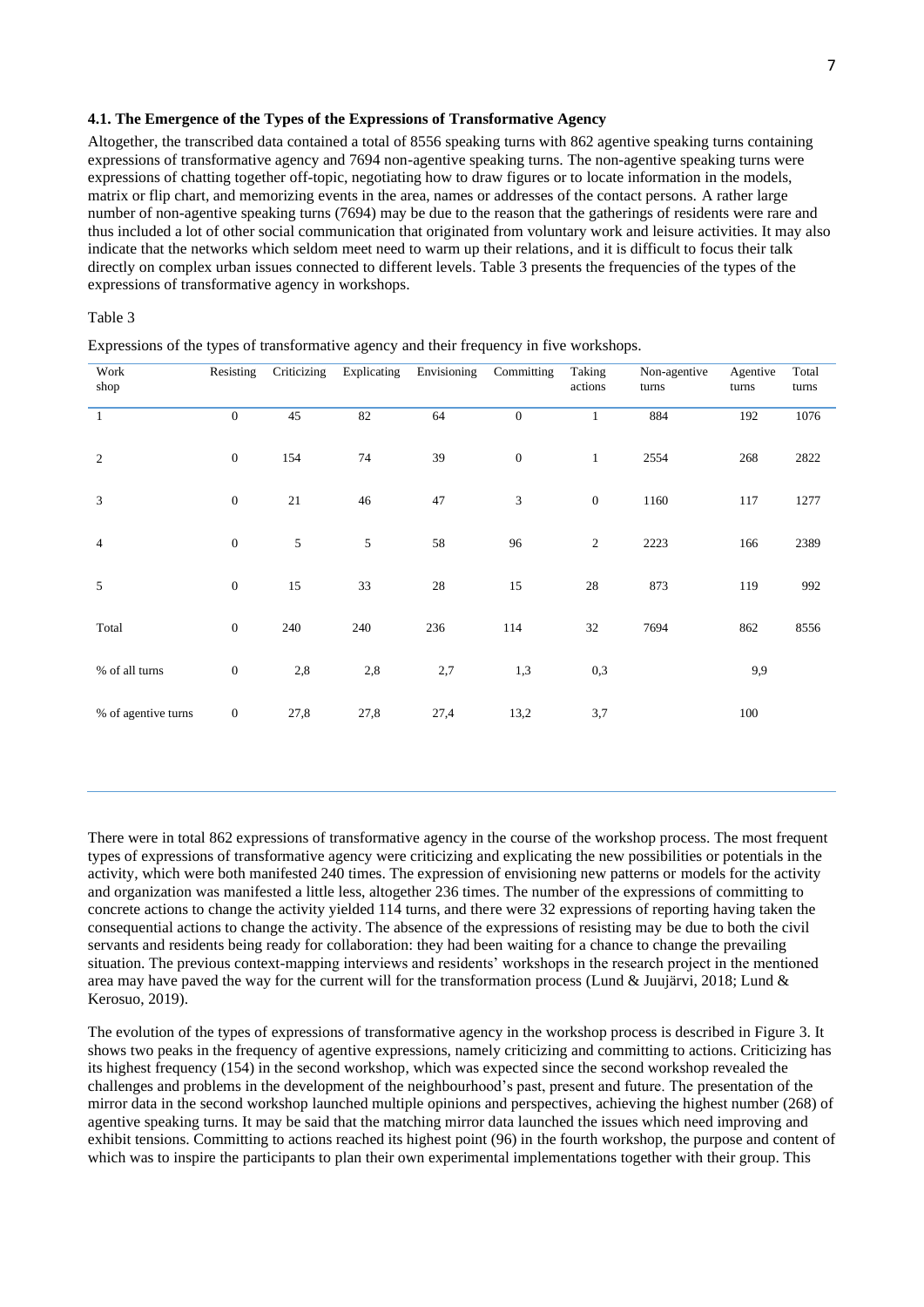indicates that when the participants are able to plan their own activities and cultivate their own ideas, they also engage with the implementation of the activity.

The agency type of explicating new possibilities and potentials in the activity was visible at a high and regular level in the beginning but dropped quite clearly during the fourth workshop. This may be due to the fourth workshops' programme, which was quite instruction-oriented, with the preparation of the experimental implementations through guided group activities. The agency type of envisioning the new patterns or models was regular during the whole workshop process, being represented strongly as early as the first workshop. We may interpret this finding as workshop sessions being strong in nurturing new ideas along the process. The workshops managed to keep the participants active and trusting in the constructive and positive collaboration regarding the neighbourhood in the future. The type of expression of taking actions had the lowest score, reached its peak (28) in the fifth workshop. The fifth workshop was strong in allowing all the agency types, except resisting, to emerge, and enabled action taking.

To sum up, criticizing (240), explicating (240) and envisioning (236) were the most frequent expressions of the agency types. It is typical that criticizing and explicating lead to envisioning new patterns or models for the activity by reconstructing its object, the original motive and purpose of the activity. The workshops were strong in the 'middle ground', enabling participants to criticize, explicate new possibilities and envision new patterns and models during the course of the workshops (see Haapasaari et.al, 2016). A high number of the expressions of criticizing, explicating and envisioning may indicate the need for a common discussion to present and acquire information, define requirements based on the needs in the neighbourhood, and affect other people. We may interpret this as the workshop process enabling participants to reveal their thoughts, and by sharing their ideas thus laying the ground for future collaboration.

However, the two peaks in curves, criticizing and committing to actions, make the pattern of the evolution of the agency types unequal. This may indicate that the five-session period was too short and interventionist- and instruction-oriented to keep up a steady rhythm, and thus channelled the evolution of the agency quite strongly. The large number of participants called for controlling the sessions with instructions, which decreased the open talk and thus prevented free and steady evolution of the expressions in some sessions. The second workshop invoked a high number of manifestations concerning the central issues in urban development, including criticism. This indicates that the historical analysis of the development of the neighbourhood was critical to the change process.





## **4.2. Discussion Topics Connected to the Types of Expressions of Transformative Agency**

The identification of the topics of the data yielded 282 topical episodes in total. This helped to keep the data coherent during the analysis and avoided separating it into scattered parts. Some episodes (8) included more than one topic and they were coded in all those topics, yielding 290 topical episodes altogether. The types of expressions of transformative agency triggering the topics based on the activity system model were perceived in each topical episode. The numbers of each topic expressed by each type of expression of transformative agency are shown in Table 4.

Table 4

The topics of types of expressions of transformative agency in workshops.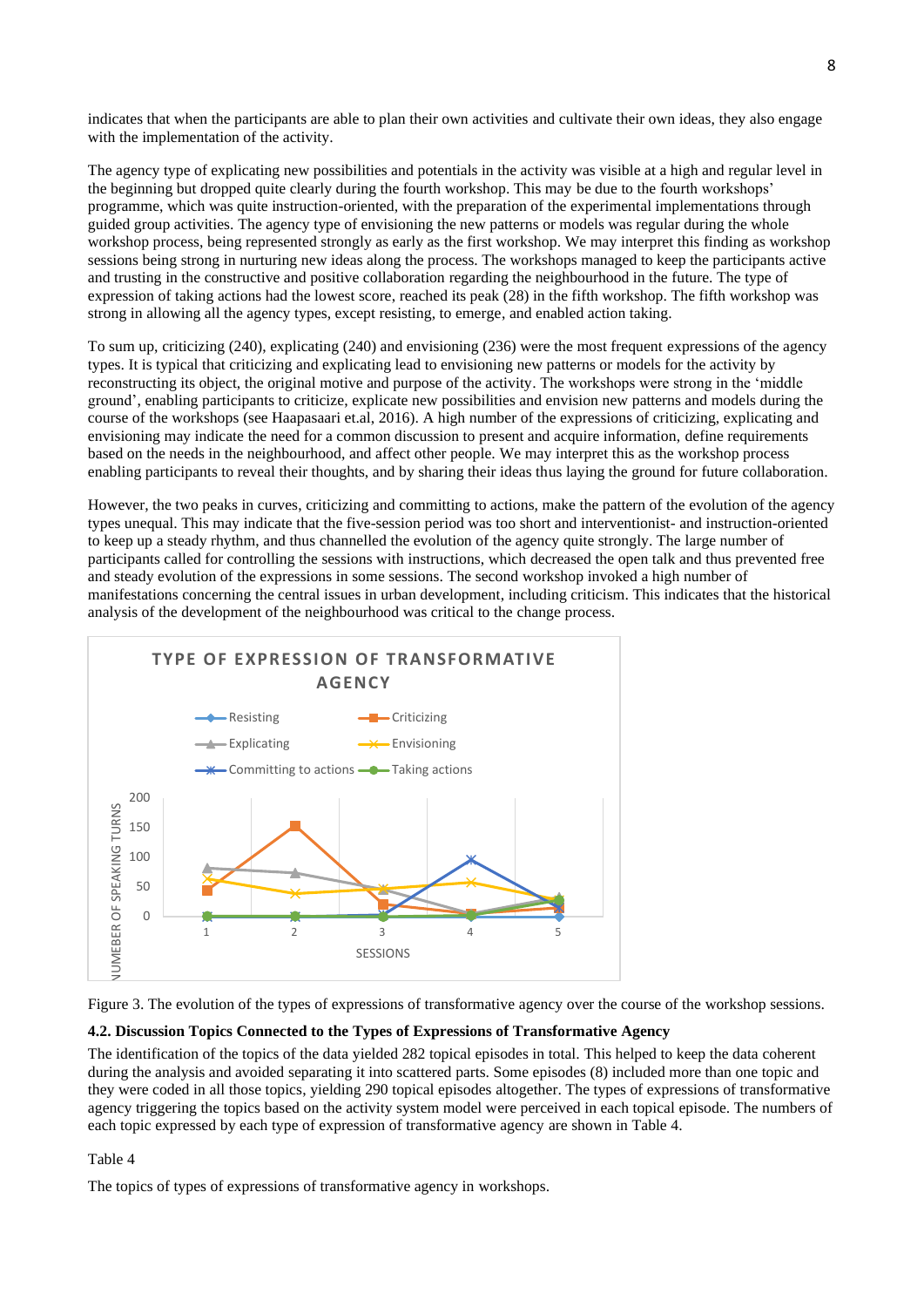| Topic              | Resisting | Criticizing | Explicating | Envisioning | Committing to<br>actions | Taking<br>actions | Total |
|--------------------|-----------|-------------|-------------|-------------|--------------------------|-------------------|-------|
| Subject            |           | 12          | 14          |             |                          |                   | 35    |
| Object             | 0         | 47          | 88          | 66          | 15                       |                   | 223   |
| Tools              | 0         | 43          | 58          | 91          | 42                       | 15                | 249   |
| Rules              | 0         | 58          | 20          |             |                          |                   | 87    |
| Community          | 0         | 10          | 11          | 25          |                          |                   | 50    |
| Division of labour | $\Omega$  | 70          | 49          | 39          | 48                       | 10                | 216   |
| Participation      | 0         |             |             |             |                          |                   |       |
| Total              | 0         | 240         | 240         | 236         | 114                      | 32                | 862   |

The tools (249) in the activity system were the most frequently mentioned topic in the workshops. The object of the activity system (223) and the division of labour (216) were the second- and the third-most frequent and almost evenly manifested topics in the episodes. The topics of the rules (87), community (50) and the subject (35) of the activity system were clearly expressed less than the others were. The least expressed topic was the extra topic of participation (2).

The topic of tools was strong in the types of expressions of criticizing (43), explicating (58), envisioning (91) and committing to actions (42) and this may indicate that the participants need new tools for collaboration and participation. The tools may be a pain point in the urban development, and the actors may not be ready to proceed to solving the challenge. This may relate to the feeling that the developmental tools are almost missing, that they need reconceptualization, or that the actors do not simply recognize them. On the other hand, the professionals and specialists from various cross-sectorial fields conduct usually the official bureaucratic development work at a remove from the residents. Municipalities are quite unapproachable. The application of the method of Change Laboratory as a new tool in urban development provided strong motivation for the participants to innovate new tools for their neighbourhood development. That a large number of the envisionings concerned future-oriented suggestions for tools may indicate that new tools and means of collaboration is a timely topic.

The topic of division of labour was strong in the type of expressions of criticizing (70), explicating (49), envisioning (39) and committing to actions (48). It had its highest peak in criticizing. This may reflect that the responsibilities and roles of the actors in the development work are unclear. It may also associate with residents' need to establish of their own community through collective activities. Since the tools and division of labour demonstrate high frequency in the same types of expressions, they may be tightly connected to each other. This may indicate that the community of urban actors is fragmented and they lack common tools.

The topic of the object of the activity had its highest peak when participants explicated new possibilities or potentials in the activity (88), but it was also criticized (47) and envisioned (66). This shows that participants took an active role to modify the object in the development work. It is quite typical that the object is explicated often, since the aim of the method of Change Laboratory is to elaborate the joint object of the activity from several perspectives. This indicates that the participants started to redefine the object of activity, and perhaps that participants thought of new possibilities and potentials focused on the development of the neighbourhood.

At this point, it is necessary to note an interesting peak of criticizing, which was connected to rules (58). This may indicate that the rules are connected to the tools, object and division of labour, which were the most frequently mentioned elements. It is quite understandable that the common rules are connected to the division of labour. The expressions are, however, difficult to discern because the elements of the activity system were so intertwined in the data. An artefact that is commonly used as a tool, like governance practices, can also be considered as a rule depending on the perspective. This confuses the analysis of the elements of the activity system (see Engeström, 1990).

The less mentioned topics of agentive expressions were focused on the topics of community (50) and subject (35) of the activity. Interestingly, the community of the activity reaches its highest peak in envisioning. Maybe the workshops provided an opportunity for future-oriented envisioning, building and strengthening the coherence of residents' emerging community. Besides, the existence of a community calls for a collective way of working and appropriate division of work (cf. Leont'ev, 1978). The subject of activity was not raised so much, which may indicate that the participants did not consider anyone as a leading actor: after all, urban development is many-sided. Since the urban plans range widely it is difficult to perceive what concerns whom.

The topic of participation was mentioned twice. Some of the residents wanted to express their interest in the experimental implementation. They wanted to be present or available in the implementation, without exactly committing to do anything. We can interpret this as them wanting to belong to the group and promote the process but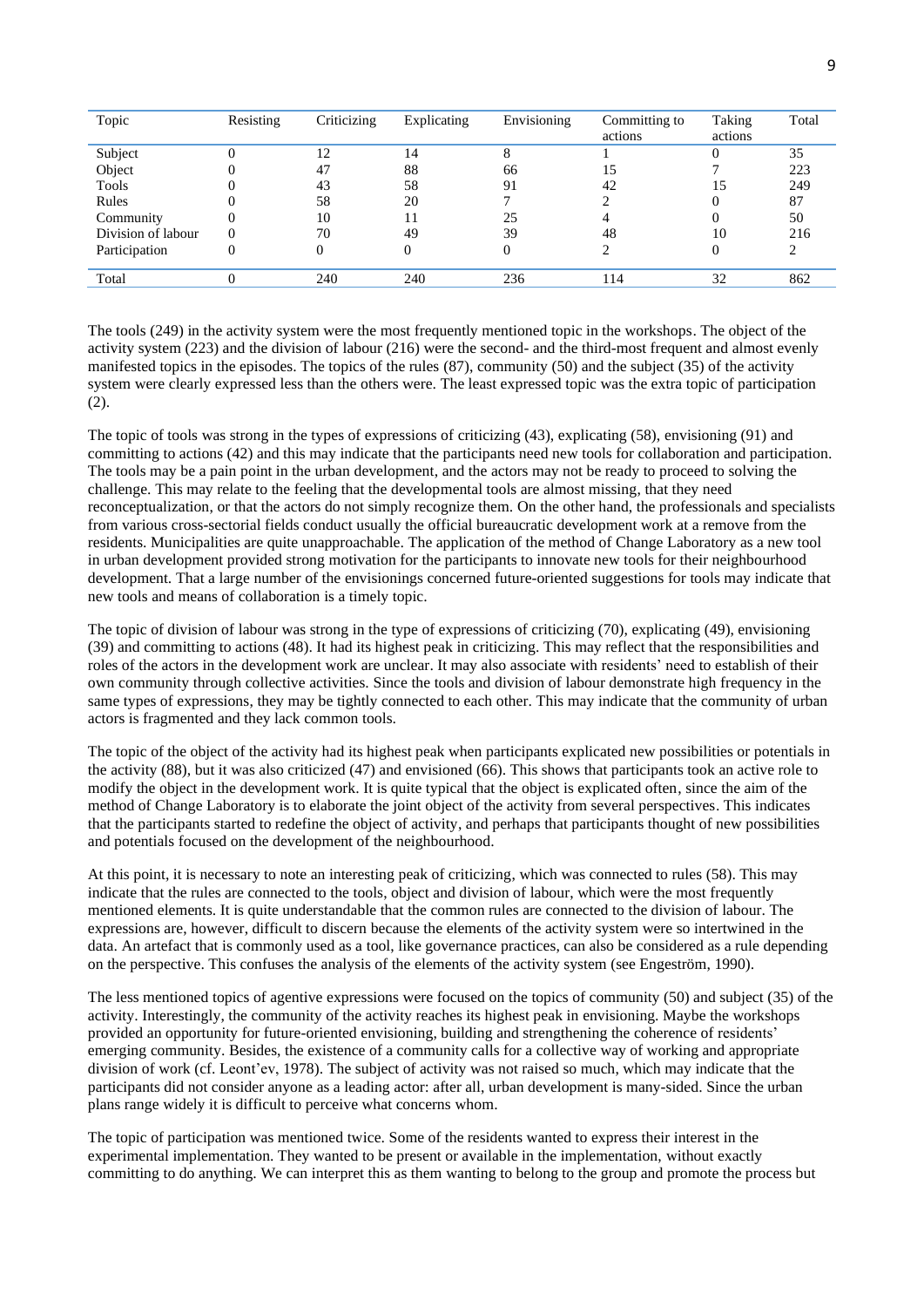not clearly understanding their roles and responsibilities yet. The responsibilities in the developmental issues were obscure to the residents. They were not ready to take action on them.

To summarize, criticizing appears most frequently in the elements of division of labour (70), rules (58), object of activity (47) and tools (43) of the activity system. The agency type of explicating new possibilities or potentials in the activity appeared mostly in the object of activity (88), tools (58) and division of labour (49) of the activity system. The agency type of envisioning new patterns or models in the activity reached its highest peak in tools (91), which was clearly more than the others. The object of activity (66) and division of labour (39) were the second- and third-most envisioned elements. Agency type of committing to actions concerned mostly the division of labour (48) and tools (42). The agency type of taking actions was a relatively steady curve focusing mostly on tools (15), and it did not trigger the topics of subject, rules or community at all.

The highest frequencies of the type of expressions of transformative agency concerning the elements of the activity system were observed in the criticism of division of labour (70), explication of the object of activity (88), envisioning of the tools (91) and committing to actions in the division of labour (48). The topics of tools, object of activity and division of labour were expressed most frequently, and these topics are strongly connected to each other. This indicates that there are challenges in targeting the object in urban development as well as in finding suitable tools and dividing up the work. This is understandable since the challenges and problems in the cities are complex and connected to economic, social and physical levels (see Baynes, 2009). There are many regulations and limitations that require attention in the municipalities, and development is many-sided, long-lasting and concerns many. The application of the method of Change Laboratory enabled the triggering of the topics, guided by the elements of the activity system. The topics were manifested by almost all the types of expressions of transformative agency, except resisting. It can be said that the workshop process consisted of talkative and active gatherings where the participants concentrated to plan their experimental practice-based implementations and create relations for their community. Through their experimental implementations, they created activities and tools for developing their neighbourhood. The emergence of the topics related to each type of expressions of transformative agency is shown in the curves in Figure 4.





# **5. Discussion and Conclusion**

The study indicates a theoretical illustration of the emergence of residents' and civil servants' transformative agency by turning it into operational conceptual tools for analysing the empirical data. The method of Change Laboratory provided a structure for utilizing the complex urban situation to start the collective work (the first stimulus), and to facilitate the unveiling process of the contradictions with the help of an explicit tool, the model of activity system (the second stimulus). The analysis enabled to identify the topics of the discussions and the emergence of the types of expressions of transformative agency across the workshops in dialectical movement through time and revealed the development of transformative agency and collaboration efforts between civil society and civil servants.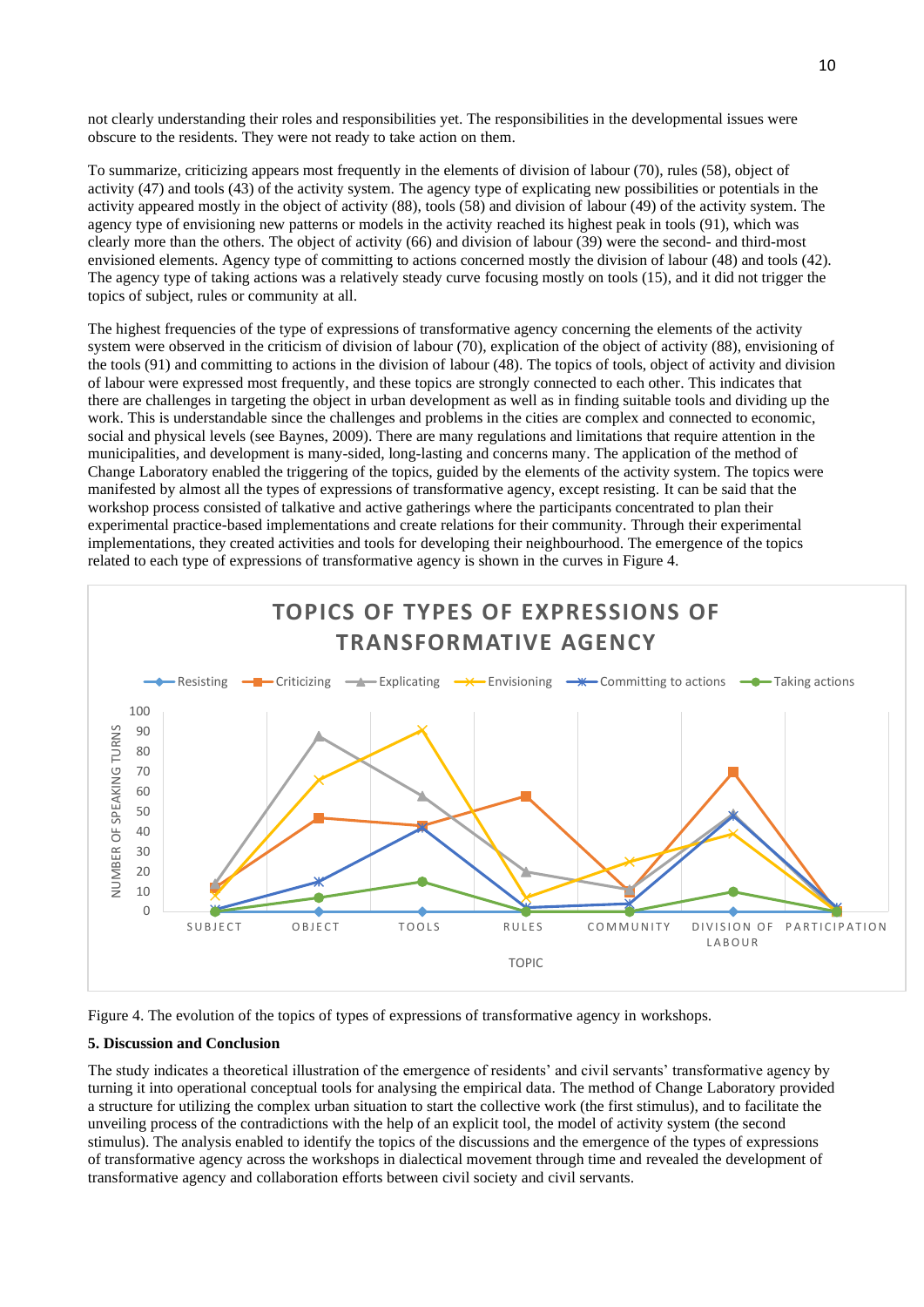In the neighbourhood, the contradiction lies between the residents' need to participate in decision-making processes and the public sector's need to enhance the collaboration between administration and civil society. The topics of tools, object of activity, and division of labour were manifested with a high frequency. There is a need for a common discussion, new tools and means of collaboration, and the clarification of the roles of urban actors and the coordination of activities in the city. Residents were able to plan and implement their own activities. They could build their transformative agency through organizing practical local activities such as workshops, a food festival, and public events, but they need collaboration with civil servants. However, the collective way of working requires rules in urban development. Thus, it is possible for the residents to develop their transformative agency together with civil servants and participate in decision-making processes.

The emergence of transformative agency and collective learning is time-consuming and complicated between multisectorial administration and civil society. Further research is needed to strengthen the long-term development of transformative agency and collaboration in urban development.

## **Acknowledgements**

I warmly thank the fellow researchers Soile Juujärvi, Kaija Pesso and Ossi Salin at Laurea University of Applied Sciences, Espoo, Finland, and the interventionist Minna Hägg from Migga coaching and development services, Helsinki, Finland, for their help in conducting the application of Change Laboratory process during the research project Caring and Sharing Networks. I would like to express my gratitude to researcher Hannele Kerosuo at Tampere University for her valuable comments on the manuscript. I also thank all participants in this study. The study was funded by the Housing Finance and Development Centre of Finland and the Ministry of Environment through the Development Programme for Residential Areas (2013–2015). The research was conducted in accordance with research protocol concerning human participants. Written informed consent was obtained from all participants. The author declares that there is no conflict of interest.

## **References**

Arnstein, S. R. (1969). A Ladder of Citizen Participation. Journal of the American Institute of Planners, 35, 216– 224.doi: <https://doi.org/10.1080/01944366908977225>

Baynes, T. (2009). Complexity in Urban Development and Management. Historical Overview and Opportunities. Journal of Industrial Ecology, 13(2), 214–227. doi:<https://doi.org/10.1111/j.1530-9290.2009.00123.x>

City of Espoo. (2013). Espoolaisten Hyvinvoinnin Tila 2013. [Residents' Welfare in Espoo 2013]. URL (last checked 9 July 2021) <http://www.espoo.fi/download/noname/%7B9E12E7E2-7102-41BB-AFDA-7F58676952D5%7D/40374>

Engeström, Y. (1990). Learning, Working and Imagining. Twelve Studies in Activity Theory. Helsinki: Orienta-Konsultit Oy.

Engeström, Y. (2007). Putting Activity Theory to Work: The Change Laboratory as an Application of Double Stimulation. In H. Daniels, M. Cole, & J.V. Wertsch (Eds.), The Cambridge Company to Vygotsky (pp.363–382). Cambridge: Cambridge University Press.

Engeström, Y. (2009). The Future of Activity Theory: A Rough Draft. In A. Sannino, H. Daniels, & K. Gutierrez (Eds.), Learning and Expanding with Activity Theory (pp.303–338). Cambridge: Cambridge University Press.

Engeström, Y. (2011). From Design Experiments to Formative Interventions. Theory and Psychology, 21(5), 598–628. doi: [https://doi.org/10.1177/0959354311419252](https://doi.org/10.1177%2F0959354311419252)

Engeström, Y. (2015). Learning by Expanding. An Activity-Theoretical Approach to Developmental Research. New York: Cambridge University Press.

Engeström, Y. (2016). Studies in Expansive Learning: Learning What Is Not Yet There. Cambridge: Cambridge University Press.

Engeström, Y., & Sannino A. (2010). Studies on Expansive Learning. Foundations, Findings and Future Challenges. Educational Research Review, 5*,* 1–24. doi: <https://doi.org/10.1016/j.edurev.2009.12.002>

Engeström, Y., & Sannino, A. (2013). La Volition et l'Agentivite Transformatrice: Perspective Theorique de l'Activite [Volition and Transformative Agency: An Activity-Theoretical Perspective]. Revue Internationale du CRIRES: Innover dans la Tradition de Vygotsky 1, 4–19.